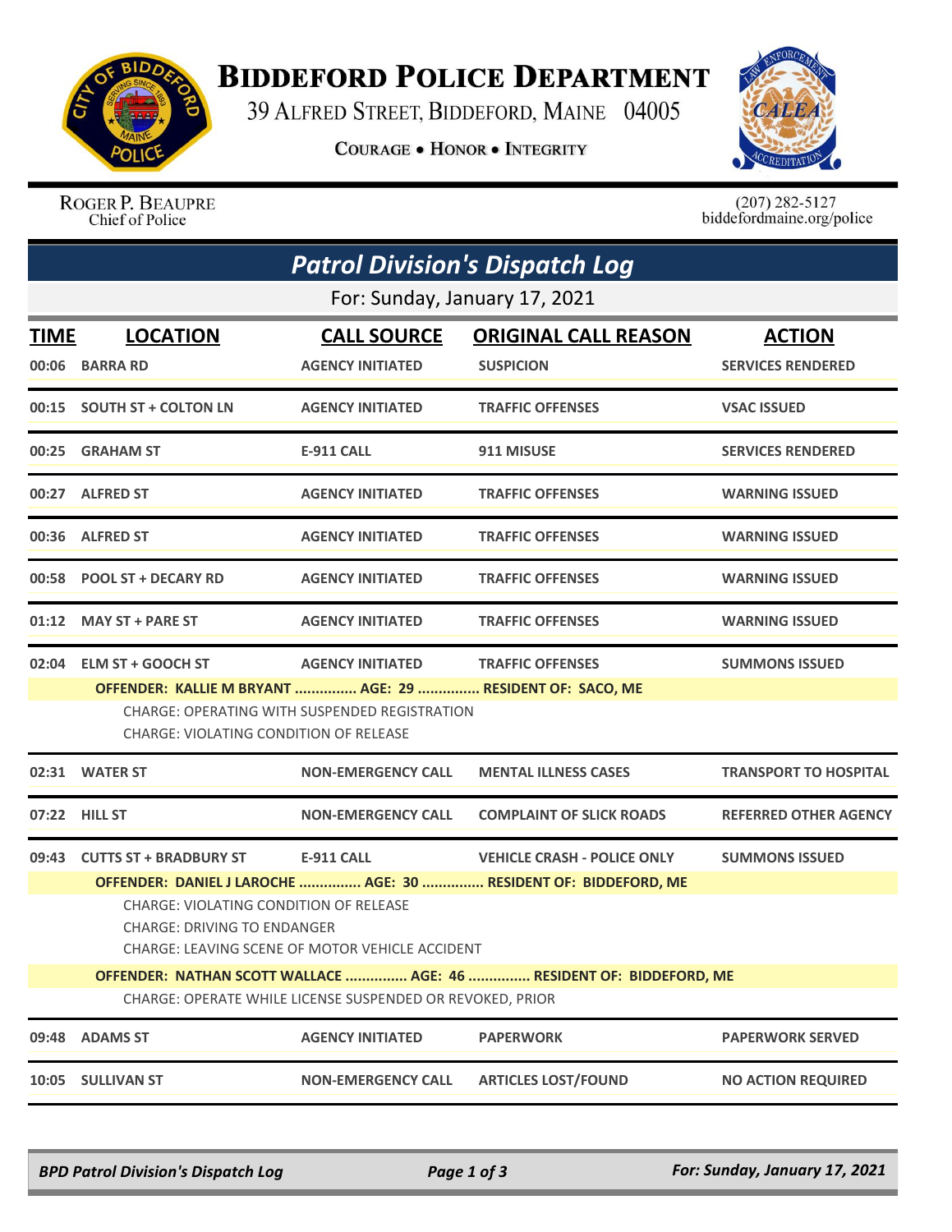| <b>TIME</b>                                                                                                                                       | <b>LOCATION</b>                                     | <b>CALL SOURCE</b>                                   | <b>ORIGINAL CALL REASON</b>                                           | <b>ACTION</b>             |  |
|---------------------------------------------------------------------------------------------------------------------------------------------------|-----------------------------------------------------|------------------------------------------------------|-----------------------------------------------------------------------|---------------------------|--|
|                                                                                                                                                   | 10:16 ALFRED ST                                     | <b>NON-EMERGENCY CALL</b>                            | <b>DISTURBANCE / NOISE</b>                                            | <b>WARNING ISSUED</b>     |  |
|                                                                                                                                                   | <b>10:37 MEETINGHOUSE RD</b>                        | <b>NON-EMERGENCY CALL</b>                            | <b>SUSPICION</b>                                                      | <b>SERVICES RENDERED</b>  |  |
|                                                                                                                                                   | 11:05 ELM ST                                        | <b>NON-EMERGENCY CALL</b>                            | 911 MISUSE                                                            | <b>DISPATCH HANDLED</b>   |  |
|                                                                                                                                                   | 11:43 PROSPECT ST                                   | <b>NON-EMERGENCY CALL</b>                            | <b>ASSIST OTHER AGENCY</b>                                            | <b>SERVICES RENDERED</b>  |  |
|                                                                                                                                                   | 11:47 HILLS BEACH RD                                | <b>E-911 CALL</b>                                    | 911 MISUSE                                                            | <b>SERVICES RENDERED</b>  |  |
| 12:24                                                                                                                                             | <b>ELM ST + SPRUCE ST</b>                           | <b>WALK-IN AT STATION</b>                            | <b>SUSPICION</b>                                                      | <b>NO ACTION REQUIRED</b> |  |
| 14:09                                                                                                                                             | <b>MAIN ST</b>                                      | <b>NON-EMERGENCY CALL</b>                            | <b>ASSIST OTHER AGENCY</b>                                            | <b>SERVICES RENDERED</b>  |  |
| 14:27                                                                                                                                             | <b>MAIN ST + JEFFERSON ST</b>                       | <b>E-911 CALL</b>                                    | <b>VEHICLE CRASH - POLICE ONLY</b>                                    | <b>SUMMONS ISSUED</b>     |  |
|                                                                                                                                                   |                                                     |                                                      | OFFENDER: TINA GRACE HARMON  AGE: 45  RESIDENT OF: LIMERICK, ME       |                           |  |
| CHARGE: LEAVING SCENE OF MOTOR VEHICLE ACCIDENT<br>CHARGE: OPERATING WITH SUSPENDED REGISTRATION<br><b>CHARGE: VIOLATING CONDITION OF RELEASE</b> |                                                     |                                                      |                                                                       |                           |  |
| 14:49                                                                                                                                             | <b>MILE STRETCH RD</b>                              | <b>NON-EMERGENCY CALL</b>                            | <b>PARKING COMPLAINT</b>                                              | <b>SERVICES RENDERED</b>  |  |
|                                                                                                                                                   | <b>15:21 PIKE ST</b>                                | <b>NON-EMERGENCY CALL</b>                            | <b>SUSPICION</b>                                                      | <b>SERVICES RENDERED</b>  |  |
|                                                                                                                                                   | <b>15:22 PIKE ST</b>                                | <b>E-911 CALL</b>                                    | <b>CHECK WELFARE</b>                                                  | <b>SERVICES RENDERED</b>  |  |
| 16:05                                                                                                                                             | <b>GRANITE ST</b>                                   | <b>E-911 CALL</b>                                    | 911 MISUSE                                                            | <b>DISPATCH HANDLED</b>   |  |
|                                                                                                                                                   | <b>16:11 WEST ST</b>                                | <b>AGENCY INITIATED</b>                              | <b>TRAFFIC OFFENSES</b>                                               | <b>VSAC ISSUED</b>        |  |
|                                                                                                                                                   | 16:27 WEST ST + CRANBERRY LN                        | <b>AGENCY INITIATED</b>                              | <b>TRAFFIC OFFENSES</b>                                               | <b>VSAC ISSUED</b>        |  |
|                                                                                                                                                   | <b>16:31 BOULDER WAY</b>                            |                                                      | NON-EMERGENCY CALL ASSIST OTHER AGENCY                                | <b>REPORT TAKEN</b>       |  |
|                                                                                                                                                   | <b>16:59 WASHINGTON ST</b>                          | <b>NON-EMERGENCY CALL</b>                            | <b>WARRANT ARREST</b>                                                 | <b>GONE ON ARRIVAL</b>    |  |
|                                                                                                                                                   | 17:32 BIDDEFORD GATEWAY CTR                         | <b>NON-EMERGENCY CALL</b>                            | <b>SUSPICION</b>                                                      | <b>SERVICES RENDERED</b>  |  |
|                                                                                                                                                   | 17:47 MAIN ST                                       | <b>NON-EMERGENCY CALL</b>                            | <b>ARTICLES LOST/FOUND</b>                                            | <b>SERVICES RENDERED</b>  |  |
|                                                                                                                                                   | 18:05 MARBLEHEAD LN                                 | <b>AGENCY INITIATED</b>                              | <b>SUSPICION</b>                                                      | <b>SERVICES RENDERED</b>  |  |
|                                                                                                                                                   | 18:10 POOL ST + BLANDINGS WAY AGENCY INITIATED      |                                                      | <b>TRAFFIC OFFENSES</b>                                               | <b>WARNING ISSUED</b>     |  |
|                                                                                                                                                   | 18:41 ELM ST                                        |                                                      | AGENCY INITIATED TRAFFIC OFFENSES                                     | <b>SUMMONS ISSUED</b>     |  |
|                                                                                                                                                   |                                                     | <b>CHARGE: OPERATING WITH SUSPENDED REGISTRATION</b> | OFFENDER: CHELSEA VICTORIA HANNA  AGE: 35  RESIDENT OF: BIDDEFORD, ME |                           |  |
|                                                                                                                                                   | 19:10 ALFRED ST + MEDICAL CENTER D AGENCY INITIATED |                                                      | <b>TRAFFIC OFFENSES</b>                                               | <b>WARNING ISSUED</b>     |  |
|                                                                                                                                                   |                                                     |                                                      |                                                                       |                           |  |

*BPD Patrol Division's Dispatch Log Page 2 of 3 For: Sunday, January 17, 2021*